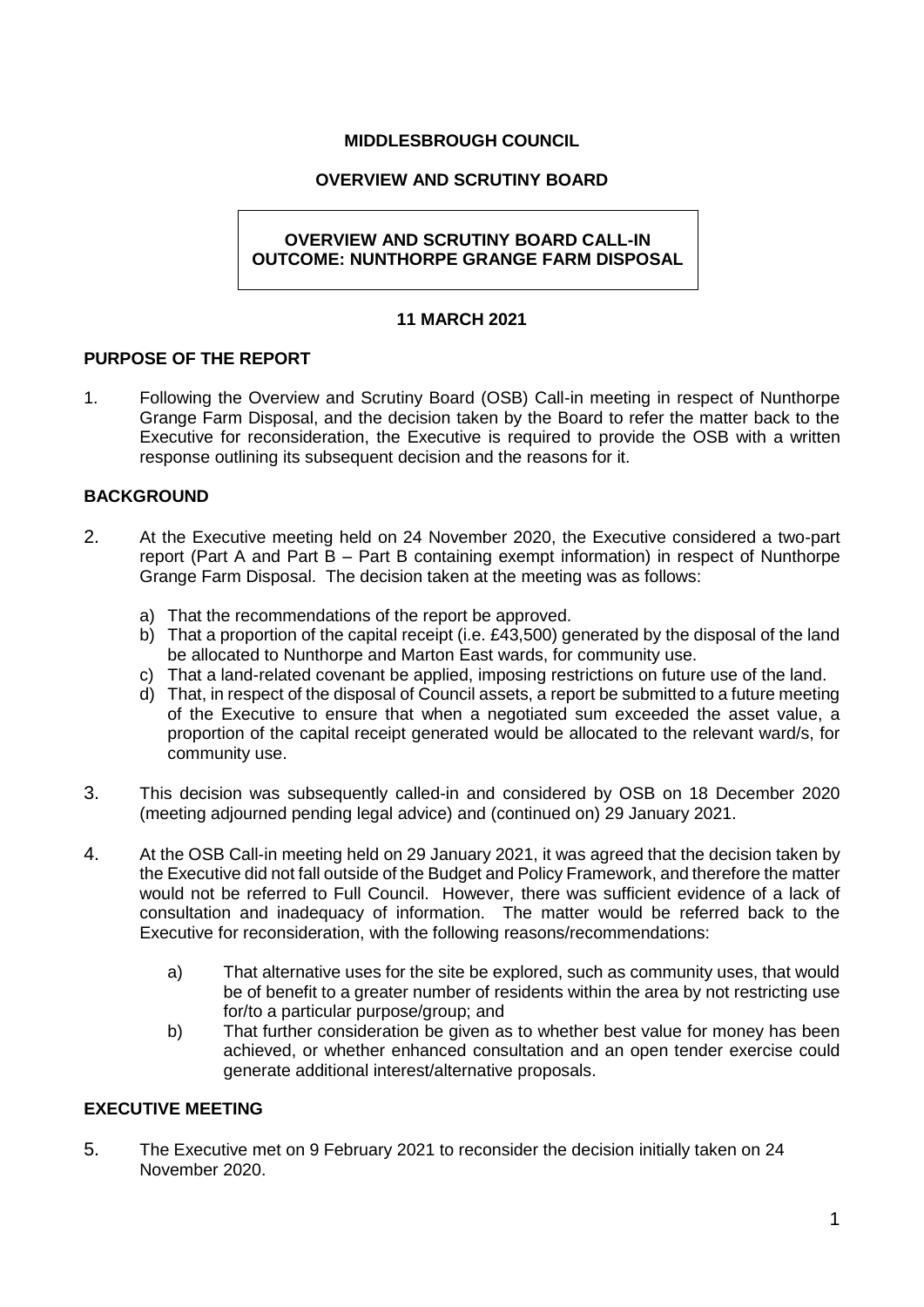- 6. Following consideration, the decision of the Executive was that the recommendations put forward by OSB be noted, but not endorsed.
- 7. The reasons for the Executive's decision, as per each recommendation, are as follows:

### **OSB Recommendation: That alternative uses for the site be explored, such as community uses that would be of benefit to a greater number of residents within the area by not restricting use for/to a particular purpose/group.**

- The Brethren has been a part of the community for many decades and has contributed positively to the Nunthorpe area in various ways. Irrespective of religious beliefs, supporting such community groups within any Ward is enormously positive for Middlesbrough, and the Council should be looking to encourage and adapt this across Middlesbrough wherever possible.
- Within this particular proposal, there is a commitment to protect the green space, and trees and fruit trees will also be planted. Therefore, not only would this proposal assist a community organisation which is looking to grow, but would also safeguard some of those highly valued green space areas in Nunthorpe.
- In terms of community use, this Hall, under certain terms, would be available to the community and could therefore be an important community asset. The Brethren does encourage community use/access, as has been the case in Marton.
- Development of a Community Centre is not deemed appropriate for this site due to accessibility and distance/locality from the centre of the community. It could potentially be used as parkland, but further planning, consideration and subsequent consultation would be required.
- Monies generated by the disposal of the land and allocated for community use could be utilised by more centralised community resources, such as the Nunthorpe and Marton Recreation Club or the play area located on The Avenue.
- The by-pass ought to form the ultimate boundary for housing development in Middlesbrough. There is a park and ride facility planned for the future; further development could be controlled through ten-year caveats.

#### **OSB Recommendation: That further consideration be given as to whether best value for money has been achieved, or whether enhanced consultation and an open tender exercise could generate additional interest/alternative proposals.**

- This site had already achieved a higher value than the asset register valuation. It was possible that putting the site out to open tender could potentially have resulted in an increased price; however, it is likely that interest would only have been received from housing developers. This is not what the people and residents of Nuthorpe want and could potentially have been detrimental to local communities. This proposal provides a way of protecting the piece of land for the good of the area.
- In terms of consultation, the Parish Council had been consulted and there is demonstrable evidence of this on the Parish Council website. Consultation in respect of land sales is generally not undertaken, and therefore there had been an increased level of consultation in respect of this proposal.
- 8. The Executive voted unanimously that the decision taken on 24 November 2020 would still stand and be implemented with immediate effect.